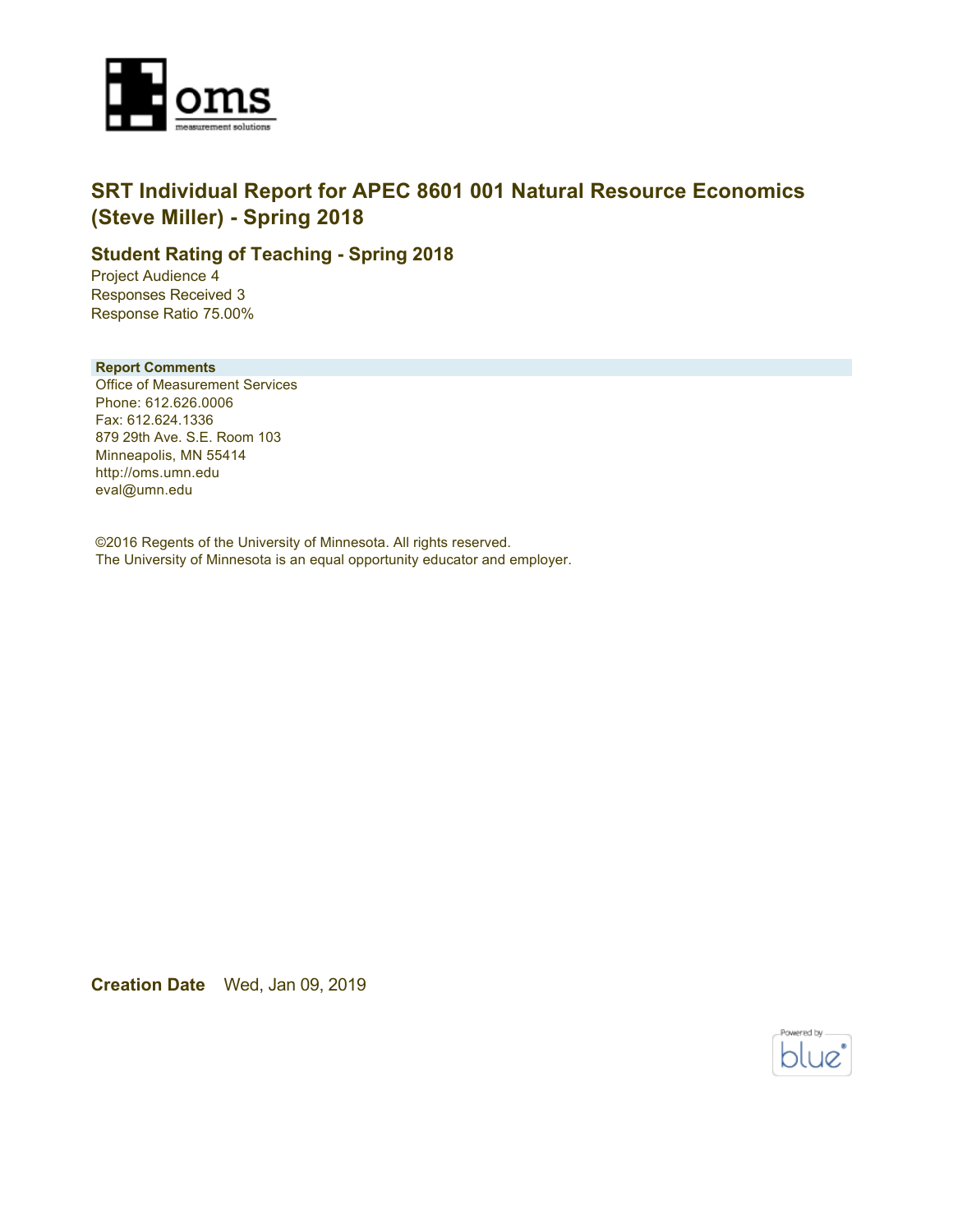#### **Letter from the Director**

In April 2014, the University Senate approved the updated Student Rating of Teaching (SRT) form. The SRT is expected to improve how teaching is assessed by students and help instructors better understand how they can improve their teaching. The SRT results are linked to the University's Student Learning Outcomes (<http://www.slo.umn.edu>).

The updated Student Rating of Teaching is divided into two major sections and two supplemental questions:

- Section 1: Instructor Ratings This section contains five questions for students to rate their instructor and an open-ended question: "What did the instructor do that most helped your learning?"
- Section 2: Course Ratings This section contains six questions for students to rate their course and an open-ended question: "What suggestions do you have for improving this course?"
- Supplemental Questions
	- Did you take this course because it was required or was an elective?
	- How would you rate the physical environment in which you take this class, especially the classroom facilities, including your ability to see, hear, concentrate and participate?

Included in this report are summary statistics for the five Instructor items, the six Course items and the two Supplemental items. If students were administered the online version of the SRT, their specific responses to the open-ended questions are also provided with this summary report.

Beginning Spring Semester 2015, SRT reports will be generated regardless of class size and provided to instructors and Department Chairs/Heads. Please be aware that reports based on small sample sizes need to be interpreted with caution.

For a fuller interpretation of the items and suggestions for improving instruction, please refer to the SRT User's Manual. This Manual, as well as other very useful SRT information, may be found at the SRT website:<http://oms.umn.edu/srt>. For an updated list of training resources, workshops and other sources for instructional support, you may also contact the Center for Teaching and Learning (CTL) (<http://www1.umn.edu/ohr/teachlearn>).

Thank you.

Thomas Dohm Signature

Thomas E. Dohm, Ph.D.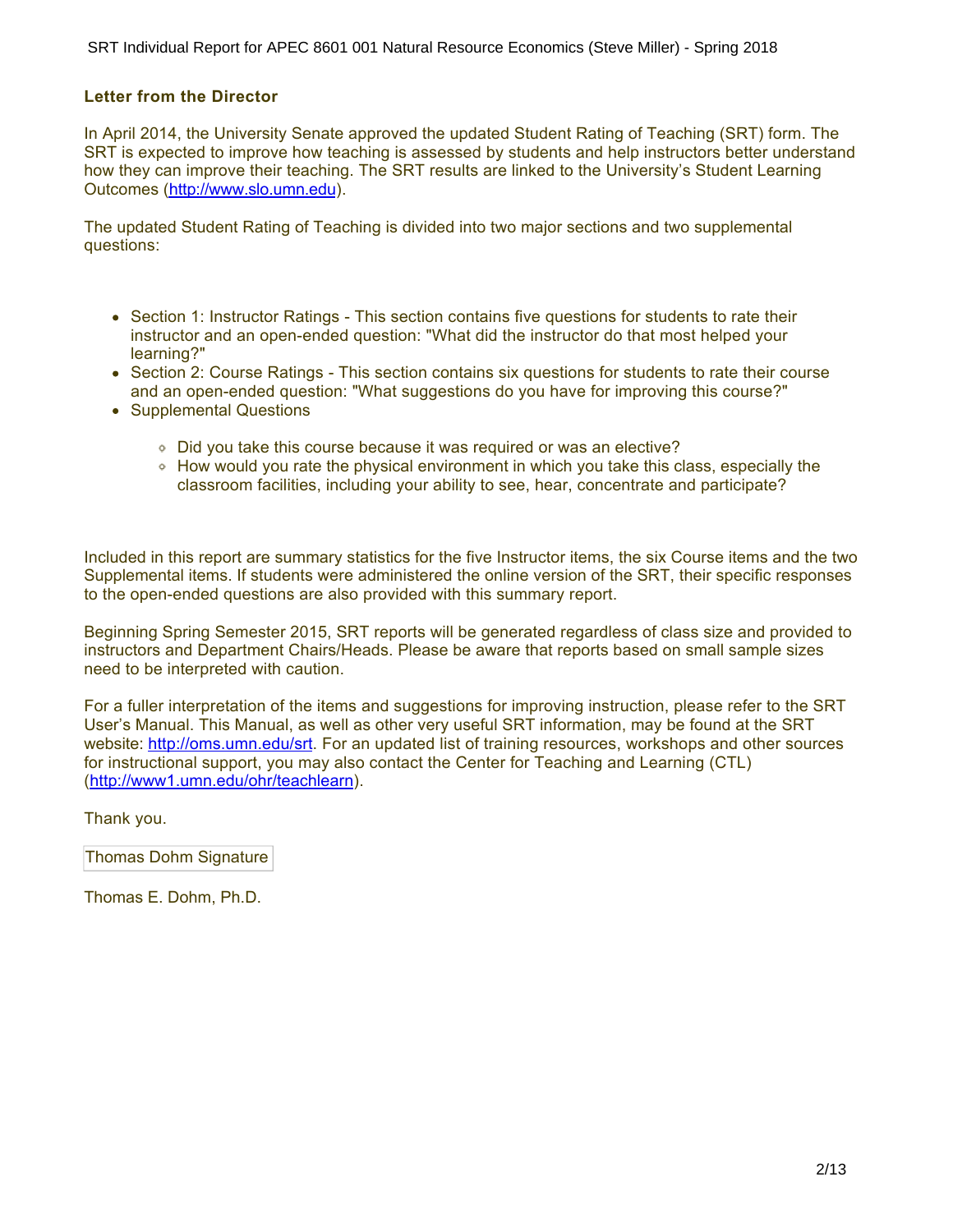## **Instructor Items Carefully read each statement and select a response: - Score**

| Overall                                                              | Mean 5.72- |               |      |      |      |                        |      | duction use.                                             |
|----------------------------------------------------------------------|------------|---------------|------|------|------|------------------------|------|----------------------------------------------------------|
|                                                                      |            | 0.00          | 1.00 | 2.00 | 3.00 | 4.00                   | 5.00 | 6.00                                                     |
|                                                                      |            | .net Charting |      |      |      |                        |      | For more information visit http://www.dotnetcharting.cor |
| 1. The instructor was well prepared<br>for class.                    | Mean 5.67- |               |      |      |      |                        |      | duction use.                                             |
|                                                                      |            | 0.00          | 1.00 | 2.00 | 3.00 | 4.00                   | 5.00 | 6.00                                                     |
|                                                                      |            | .net Charting |      |      |      |                        |      | For more information visit http://www.dotnetcharting.cor |
| 2. The instructor presented the<br>subject matter clearly.           | Mean 5.33  |               |      |      |      | einnment Version:Not t |      | production use.                                          |
|                                                                      |            | 0.00          | 1.00 | 2.00 | 3.00 | 4.00                   | 5.00 | 6.00                                                     |
|                                                                      |            | .net Charting |      |      |      |                        |      | For more information visit http://www.dotnetcharting.cor |
| 3. The instructor provided feedback<br>intended to improve my course | Mean 5.67- |               |      |      |      |                        |      | duction use.                                             |
| performance.                                                         |            | 0.00          | 1.00 | 2.00 | 3.00 | 4.00                   | 5.00 | 6.00                                                     |
|                                                                      |            | .net Charting |      |      |      |                        |      | For more information visit http://www.dotnetcharting.cor |
| 4. The instructor treated me with<br>respect.                        | Mean 6.00- |               |      |      |      |                        |      | ttion use.                                               |
|                                                                      |            | 0.00          | 1.00 | 2.00 | 3.00 | 4.00                   | 5.00 | 6.00                                                     |
|                                                                      |            | .net Charting |      |      |      |                        |      | For more information visit http://www.dotnetcharting.cor |
| 5. I would recommend this instructor<br>to other students.           | Mean 6.00- |               |      |      |      |                        |      | ttion use.                                               |
|                                                                      |            | 0.00          | 1.00 | 2.00 | 3.00 | 4.00                   | 5.00 | 6.00                                                     |
|                                                                      |            | .net Charting |      |      |      |                        |      | For more information visit http://www.dotnetcharting.cor |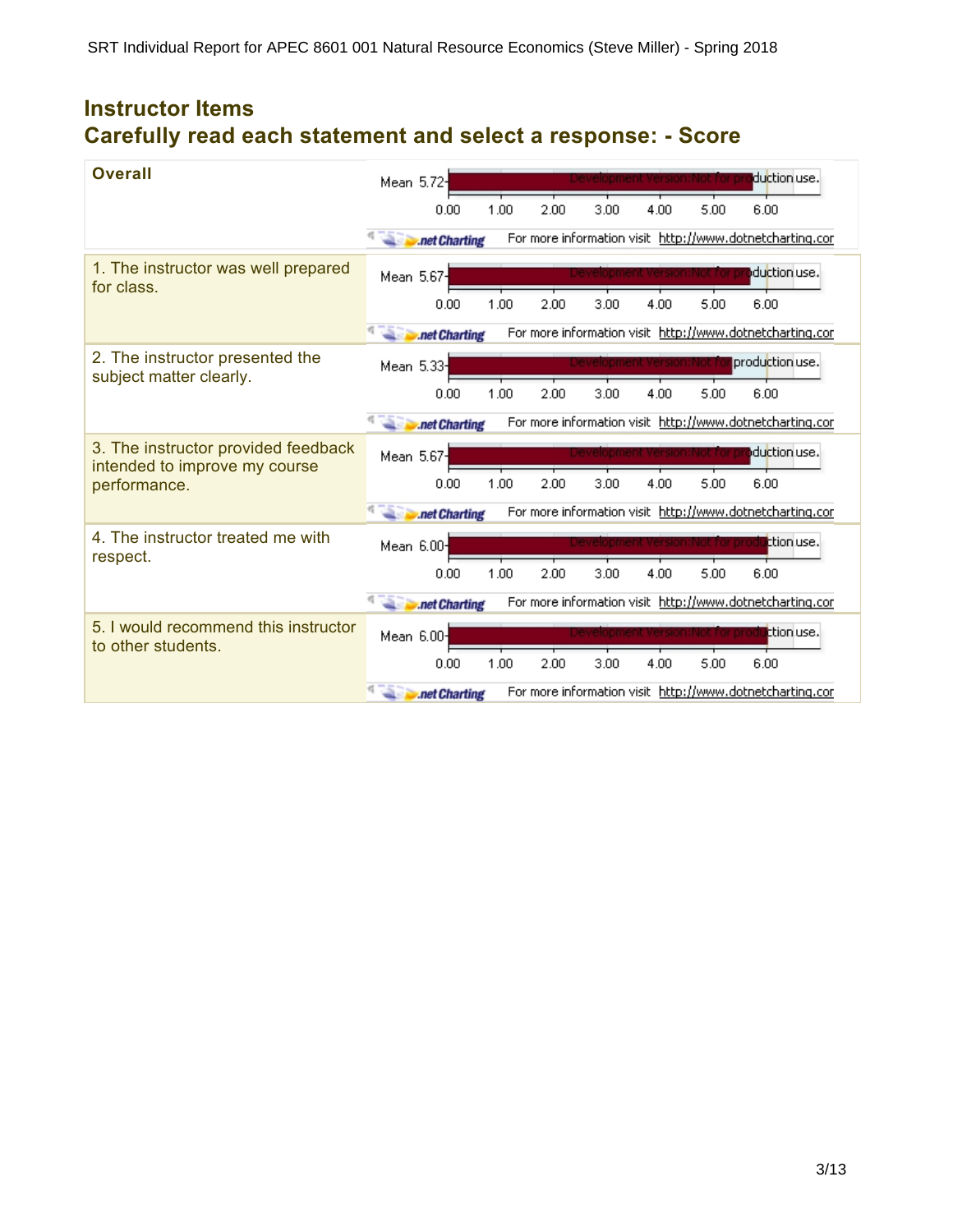### **Instructor Items Carefully read each statement and select a response: - Frequency**

1. The instructor was well prepared for class.



**Charting** For more information visit http://www.dotnetcharting.

| <b>Statistics</b>         | <b>Value</b> |
|---------------------------|--------------|
| Mean                      | 5.67         |
| Median                    | 6.00         |
| <b>Standard Deviation</b> | 0.58         |

#### 3. The instructor provided feedback intended to improve my course performance.

| 6 Strongly Agree            |    | 2 66.67% |    | <b>GEWEISTETTEIN</b> Version: |
|-----------------------------|----|----------|----|-------------------------------|
| 5 Agree                     |    | 33.33%   |    | Not for production use.       |
| 4 Somewhat Agree            | Ũ. | 0.00%    |    |                               |
| 3 Somewhat Disagree 0 0.00% |    |          |    |                               |
| 2 Disagree                  | o  | 0.00%    |    |                               |
| 1 Strongly Disagree         | o  | 0.00%    |    |                               |
| Total                       | 3  |          | 0% | 50%<br>100%                   |

**Second Charting** For more information visit http://www.dotnetcharting.

| <b>Statistics</b>         | <b>Value</b> |
|---------------------------|--------------|
| Mean                      | 5.67         |
| Median                    | 6.00         |
| <b>Standard Deviation</b> | 0.58         |

### 5. I would recommend this instructor to other students.

| 6 Strongly Agree<br>5 Agree<br>4 Somewhat Agree<br>3 Somewhat Disagree 0 0.00%<br>2 Disagree | o<br>o | 2 100.00%<br>0.00%<br>0 0.00%<br>0.00% |    | <b>Cowain criteria warshing</b><br>Mohfanyarafurtika usan |
|----------------------------------------------------------------------------------------------|--------|----------------------------------------|----|-----------------------------------------------------------|
| 1 Strongly Disagree                                                                          |        | $0.00\%$                               |    |                                                           |
| Total                                                                                        |        |                                        | 0% | 50%<br>100%                                               |

**Charting** For more information visit http://www.dotnetcharting.

| <b>Statistics</b>         | <b>Value</b> |
|---------------------------|--------------|
| Mean                      | 6.00         |
| Median                    | 6.00         |
| <b>Standard Deviation</b> | 0.00         |

#### 2. The instructor presented the subject matter clearly.



q **All Punet Charting** For more information visit http://www.dotnetcharting.

| <b>Statistics</b>         | <b>Value</b> |
|---------------------------|--------------|
| Mean                      | 5.33         |
| Median                    | 5.00         |
| <b>Standard Deviation</b> | 0.58         |

#### 4. The instructor treated me with respect.

| 6 Strongly Agree<br>5 Agree<br>4 Somewhat Agree<br>3 Somewhat Disagree 0 0.00% | 0 | 3 100.00%<br>0.00%<br>0 0.00% |    | <b>Coverigement versions</b><br>(Adalian anad adhan assa |
|--------------------------------------------------------------------------------|---|-------------------------------|----|----------------------------------------------------------|
| 2 Disagree                                                                     | n | 0.00%                         |    |                                                          |
| 1 Strongly Disagree                                                            |   | $0.00\%$                      |    |                                                          |
| Total                                                                          |   |                               | 0% | 50%<br>009                                               |

**Solution** Charting For more information visit http://www.dotnetcharting.

| <b>Statistics</b>         | <b>Value</b> |
|---------------------------|--------------|
| Mean                      | 6.00         |
| Median                    | 6.00         |
| <b>Standard Deviation</b> | 0.00         |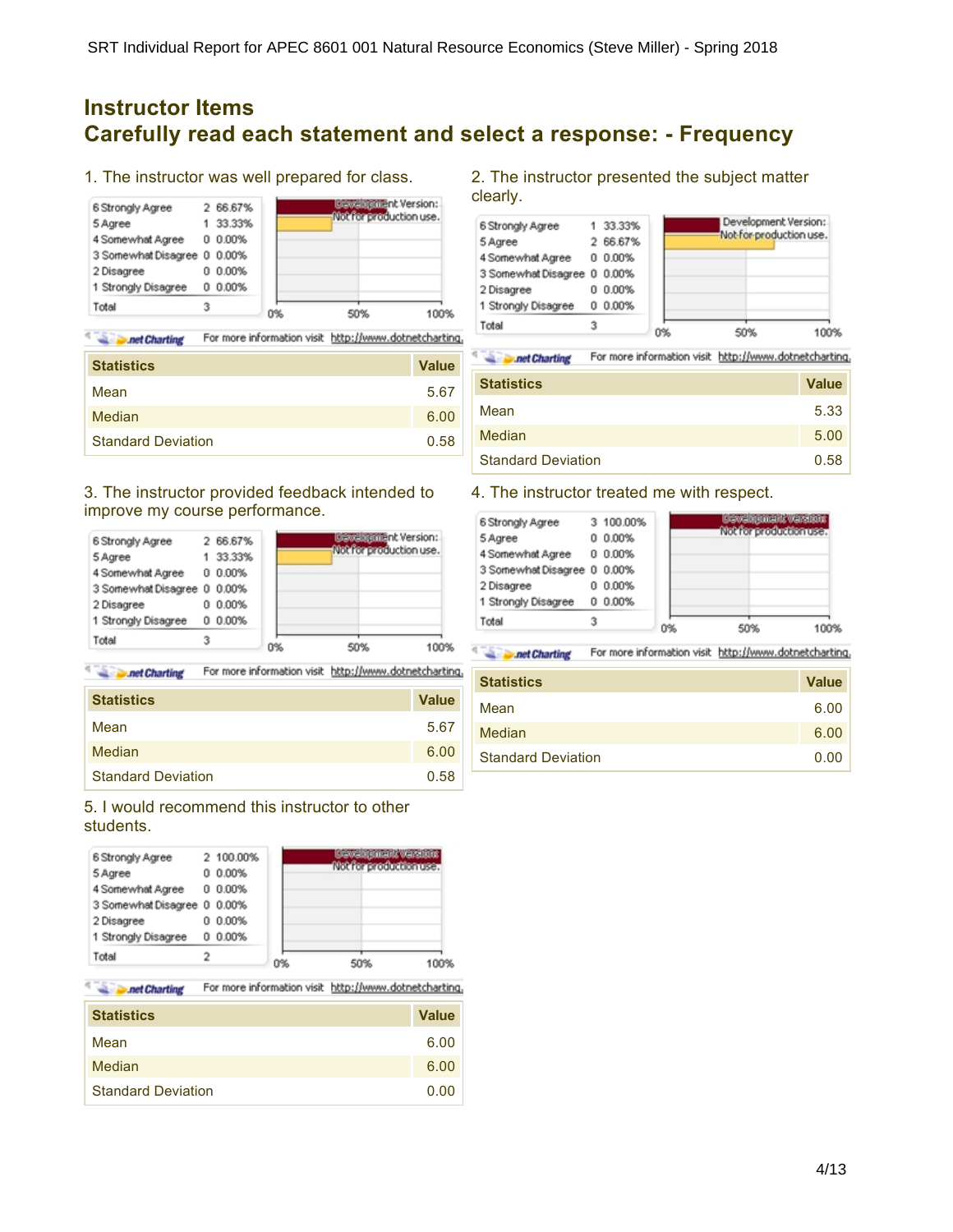## **Did you take this course because it was required or was it an elective?**

| Required<br>Required, but one of several choices 0 0.00% | 0 0.00% | Elective 3 100,00%<br>Total |  |    |     | Development Version: Not for production use.             |      |
|----------------------------------------------------------|---------|-----------------------------|--|----|-----|----------------------------------------------------------|------|
|                                                          |         |                             |  | 0% | 50% |                                                          | 100% |
| .net Charting                                            |         |                             |  |    |     | For more information visit http://www.dotnetcharting.com |      |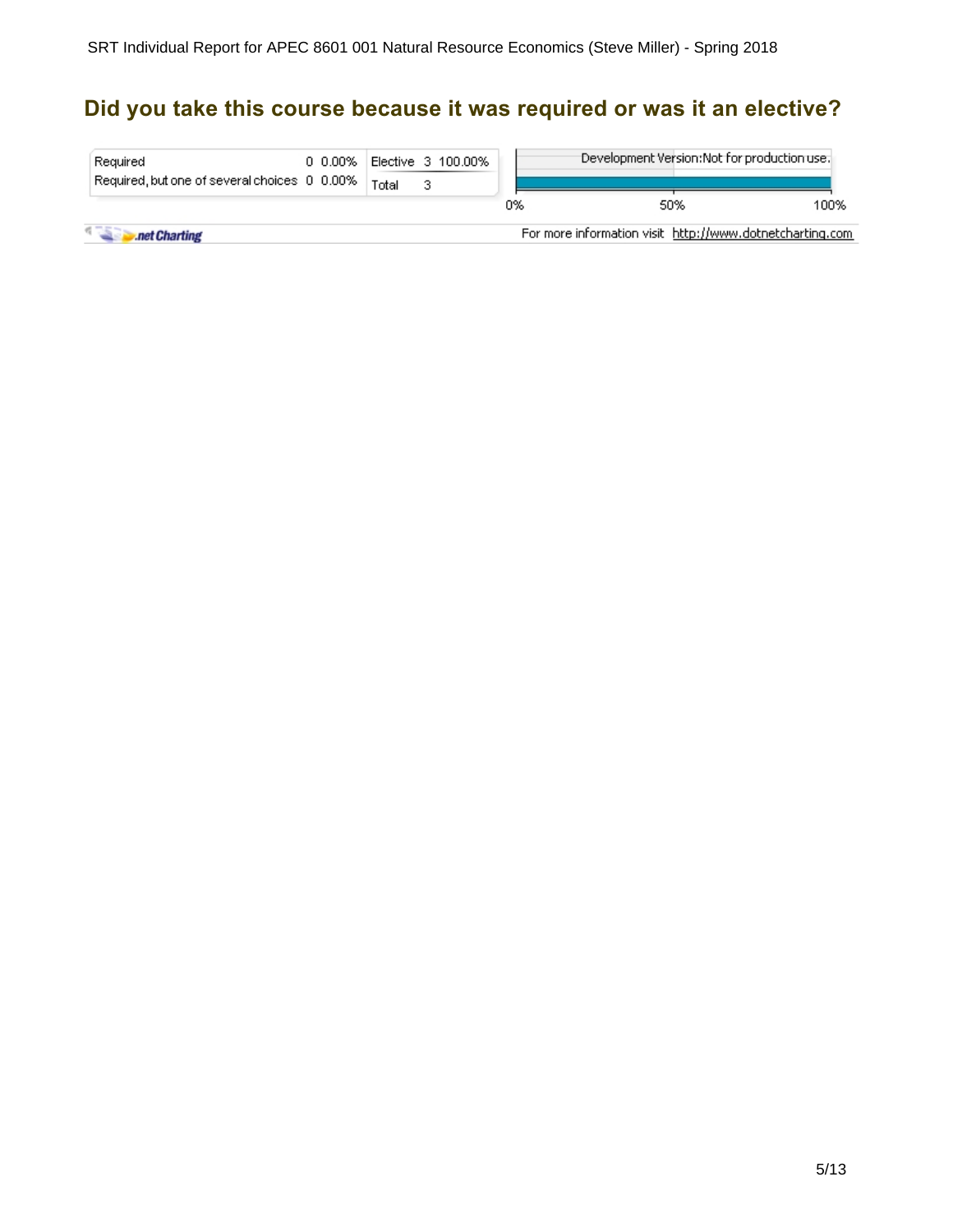## **Course Items Carefully read each statement and select a response: - Score**

| <b>Overall</b>                                                                | Mean 5.92- |               |      |      |      |      |                                | liction use.                                             |
|-------------------------------------------------------------------------------|------------|---------------|------|------|------|------|--------------------------------|----------------------------------------------------------|
|                                                                               |            | 0.00          | 1.00 | 2.00 | 3.00 | 4.00 | 5.00                           | 6.00                                                     |
|                                                                               |            | .net Charting |      |      |      |      |                                | For more information visit http://www.dotnetcharting.cor |
| 1. I have a deeper understanding of<br>the subject matter as a result of this | Mean 5.67- |               |      |      |      |      |                                | duction use.                                             |
| course.                                                                       |            | 0.00          | 1.00 | 2.00 | 3.00 | 4.00 | 5.00                           | 6.00                                                     |
|                                                                               |            | .net Charting |      |      |      |      |                                | For more information visit http://www.dotnetcharting.cor |
| 2. My interest in the subject matter<br>was stimulated by this course.        | Mean 6.00- |               |      |      |      |      | evelopment Version:Not for pro | ttion use.                                               |
|                                                                               |            | 0.00          | 1.00 | 2.00 | 3.00 | 4.00 | 5.00                           | 6.00                                                     |
|                                                                               |            | .net Charting |      |      |      |      |                                | For more information visit http://www.dotnetcharting.cor |
| 3. Instructional technology<br>employed in this course was                    | Mean 6.00- |               |      |      |      |      |                                | ttion use.                                               |
| effective.                                                                    |            | 0.00          | 1.00 | 2.00 | 3.00 | 4.00 | 5.00                           | 6.00                                                     |
|                                                                               |            | .net Charting |      |      |      |      |                                | For more information visit http://www.dotnetcharting.cor |
| 4. The grading standards for this<br>course were clear.                       | Mean 6.00- |               |      |      |      |      | inot for pro                   | ttion use.                                               |
|                                                                               |            | 0.00          | 1.00 | 2.00 | 3.00 | 4.00 | 5.00                           | 6.00                                                     |
|                                                                               |            | .net Charting |      |      |      |      |                                | For more information visit http://www.dotnetcharting.cor |
| 5. I would recommend this course to<br>other students.                        | Mean 6.00- |               |      |      |      |      |                                | ttion use.                                               |
|                                                                               |            | 0.00          | 1.00 | 2.00 | 3.00 | 4.00 | 5.00                           | 6.00                                                     |
|                                                                               |            | .net Charting |      |      |      |      |                                | For more information visit http://www.dotnetcharting.cor |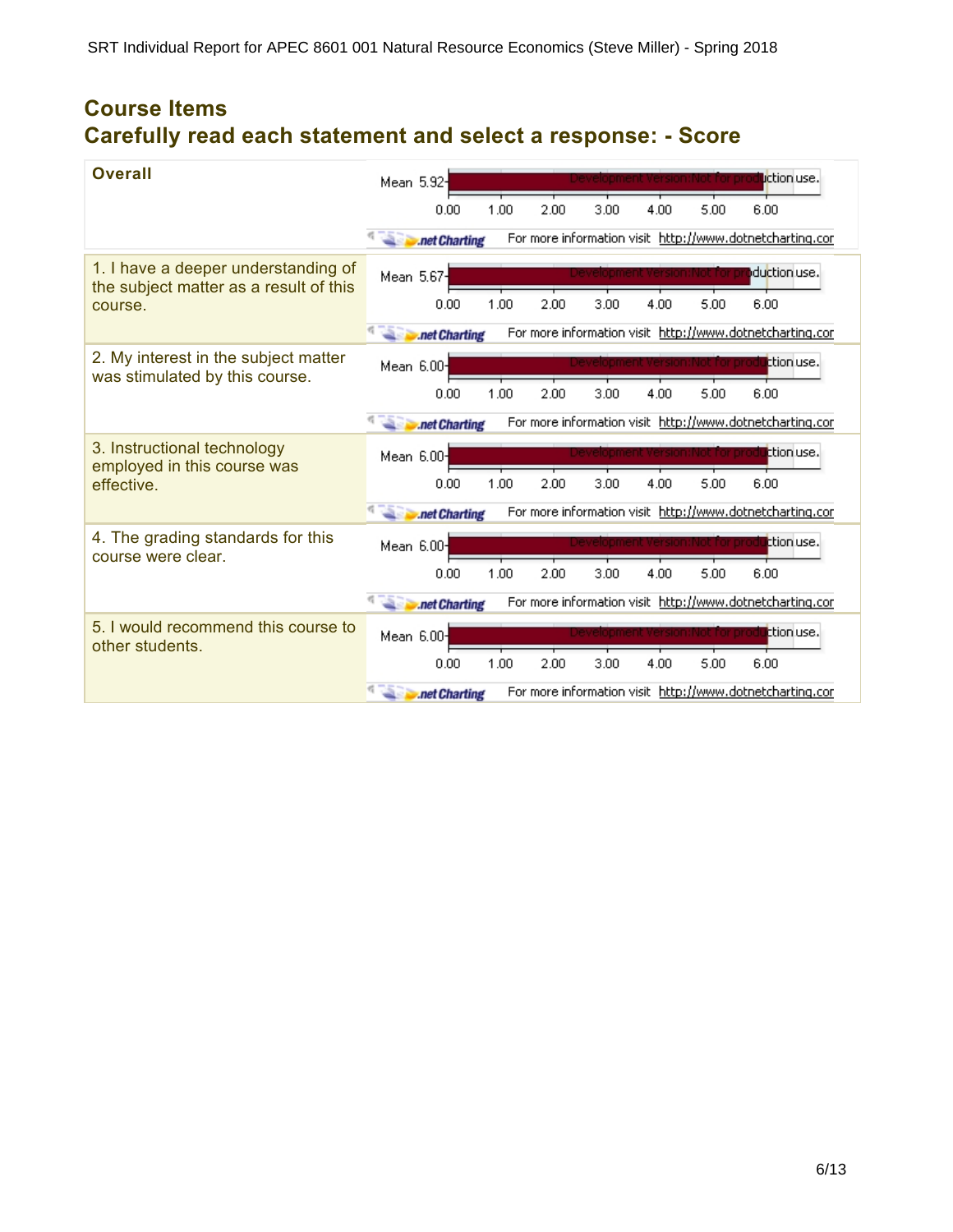### **Course Items Carefully read each statement and select a response: - Frequency**

1. I have a deeper understanding of the subject matter as a result of this course.



For more information visit http://www.dotnetcharting. **All Prince Charting** 

| <b>Statistics</b>         | <b>Value</b> |
|---------------------------|--------------|
| Mean                      | 5.67         |
| Median                    | 6.00         |
| <b>Standard Deviation</b> | 0.58         |

3. Instructional technology employed in this course 4. The grading standards for this course were was effective.

| 6 Strongly Agree            |   | 2 100.00% |    | Crawling mank warehous |
|-----------------------------|---|-----------|----|------------------------|
| 5 Agree                     | ο | 0.00%     |    | Mohfon vrodnotka presa |
| 4 Somewhat Agree            |   | $0.00\%$  |    |                        |
| 3 Somewhat Disagree 0 0.00% |   |           |    |                        |
| 2 Disagree                  | o | 0.00%     |    |                        |
| 1 Strongly Disagree         |   | $0.00\%$  |    |                        |
| Total                       | 2 |           | 0% | 50%<br>100%            |

For more information visit http://www.dotnetcharting. 4 The net Charting **Section** Charting

| <b>Statistics</b>         | <b>Value</b> |
|---------------------------|--------------|
| Mean                      | 6.00         |
| Median                    | 6.00         |
| <b>Standard Deviation</b> | 0.00         |

5. I would recommend this course to other students.

| 6 Strongly Agree<br>5 Agree<br>4 Somewhat Agree | ο | 3 100.00%<br>0.00%<br>$0.00\%$ |    | <b>Cowain criteria warshing</b><br>Mohfon work offen user |
|-------------------------------------------------|---|--------------------------------|----|-----------------------------------------------------------|
| 3 Somewhat Disagree 0 0.00%                     |   |                                |    |                                                           |
| 2 Disagree                                      | o | 0.00%                          |    |                                                           |
| 1 Strongly Disagree                             |   | 0 0.00%                        |    |                                                           |
| Total                                           | з |                                | 0% | 50%<br>100%                                               |

For more information visit http://www.dotnetcharting. **Solution** Charting

| <b>Statistics</b>         | <b>Value</b> |
|---------------------------|--------------|
| Mean                      | 6.00         |
| Median                    | 6.00         |
| <b>Standard Deviation</b> | 0.00         |

2. My interest in the subject matter was stimulated by this course.



net Charting For more information visit http://www.dotnetcharting.

| <b>Statistics</b>         | <b>Value</b> |
|---------------------------|--------------|
| Mean                      | 6.00         |
| Median                    | 6.00         |
| <b>Standard Deviation</b> | 0.00         |

clear.

| 6 Strongly Agree            |   | 3 100.00% |    | <b>Cowain criteria warshing</b> |
|-----------------------------|---|-----------|----|---------------------------------|
| 5 Agree                     | 0 | 0.00%     |    | Nokforeroductionuse.            |
| 4 Somewhat Agree            |   | 0 0.00%   |    |                                 |
| 3 Somewhat Disagree 0 0.00% |   |           |    |                                 |
| 2 Disagree                  | n | 0.00%     |    |                                 |
| 1 Strongly Disagree         |   | $0.00\%$  |    |                                 |
| Total                       |   |           | 0% | 50%<br>100%                     |

For more information visit http://www.dotnetcharting.

| <b>Statistics</b>         | <b>Value</b> |
|---------------------------|--------------|
| Mean                      | 6.00         |
| Median                    | 6.00         |
| <b>Standard Deviation</b> | 0.00         |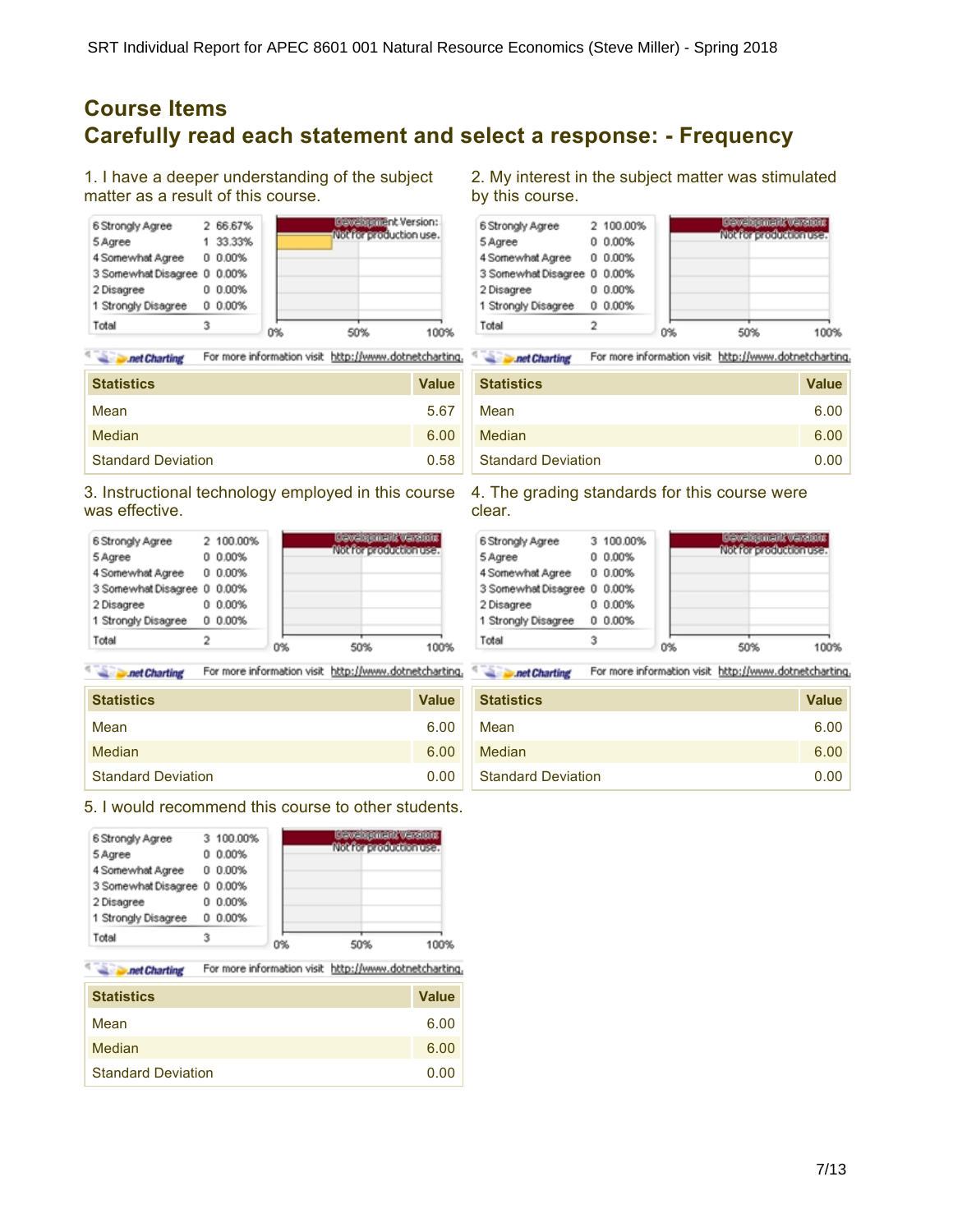## **Approximately how many hours per week do you spend working on homework, reading, and projects for this course?**

| 0-2 hours per week 0 0.00% 10-14 hours per week<br>3-5 hours per week 1 33.33% 15 hours per week or more 0 0.00% |       | $0.000\%$ |    |                                                          | Development Version:Not for production use. |      |
|------------------------------------------------------------------------------------------------------------------|-------|-----------|----|----------------------------------------------------------|---------------------------------------------|------|
| 6-9 hours per week 2 66.67%                                                                                      | Total |           |    |                                                          |                                             |      |
|                                                                                                                  |       |           | 0% |                                                          | 50%                                         | 100% |
| net Charting                                                                                                     |       |           |    | For more information visit http://www.dotnetcharting.com |                                             |      |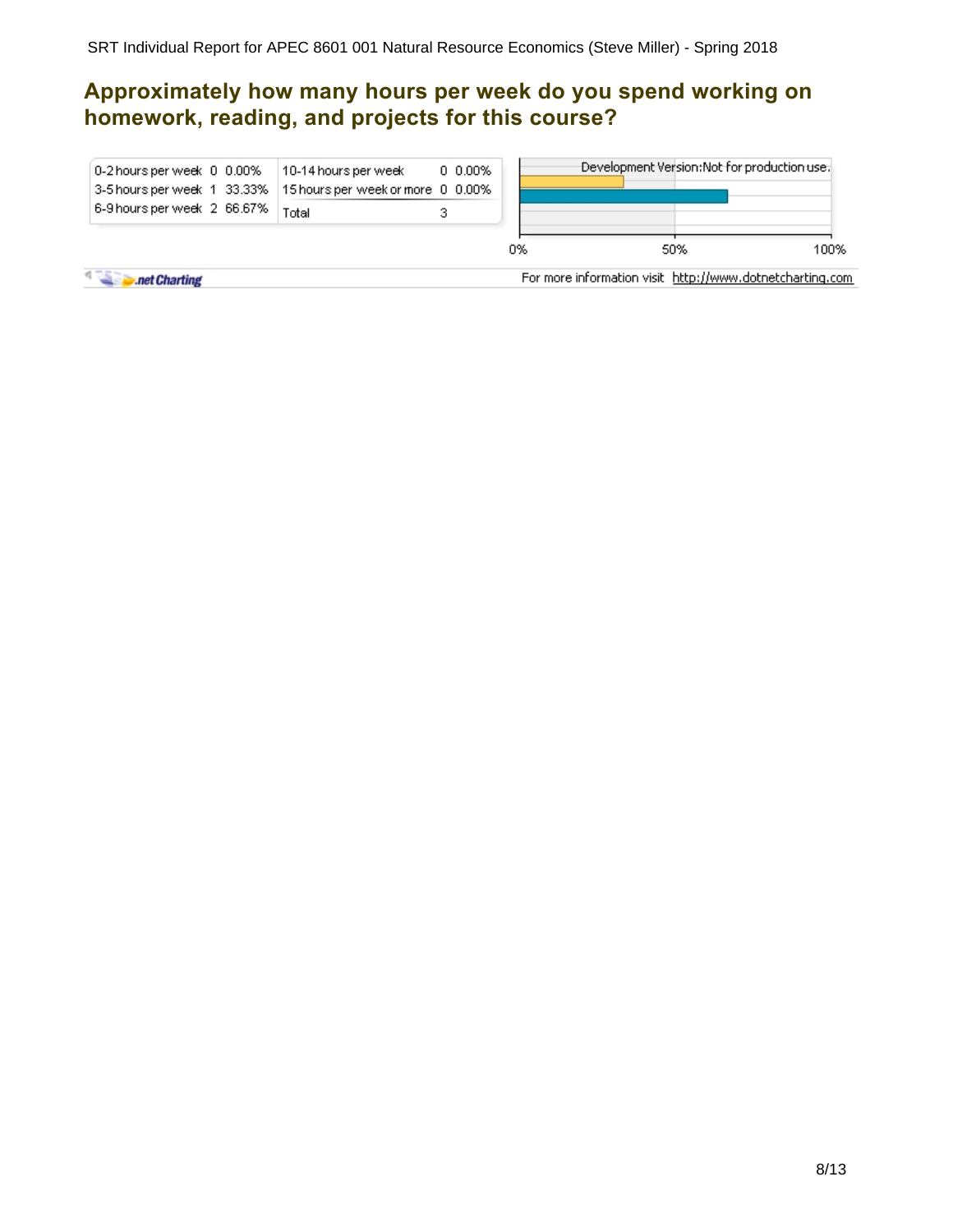## **How would you rate the physical environment in which you take this class, especially the classroom facilities, including your ability to see, hear, concentrate and participate?**

| Exceptional 7 0 0.00%<br>6<br>5<br>Satisfactory 4 0 0.00% | 2 66.67% 2<br>1 33.33% | - 13<br>Very poor 1 0 0.00%<br>Total | 0.000%<br>0.000%<br>з |    | www.dotnetcharting.com<br>Development Version: Not for production use. |      |
|-----------------------------------------------------------|------------------------|--------------------------------------|-----------------------|----|------------------------------------------------------------------------|------|
|                                                           |                        |                                      |                       | 0% | 50%                                                                    | 100% |
| 4.757<br>.net Charting                                    |                        |                                      |                       |    | For more information visit http://www.dotnetcharting.com               |      |

9/13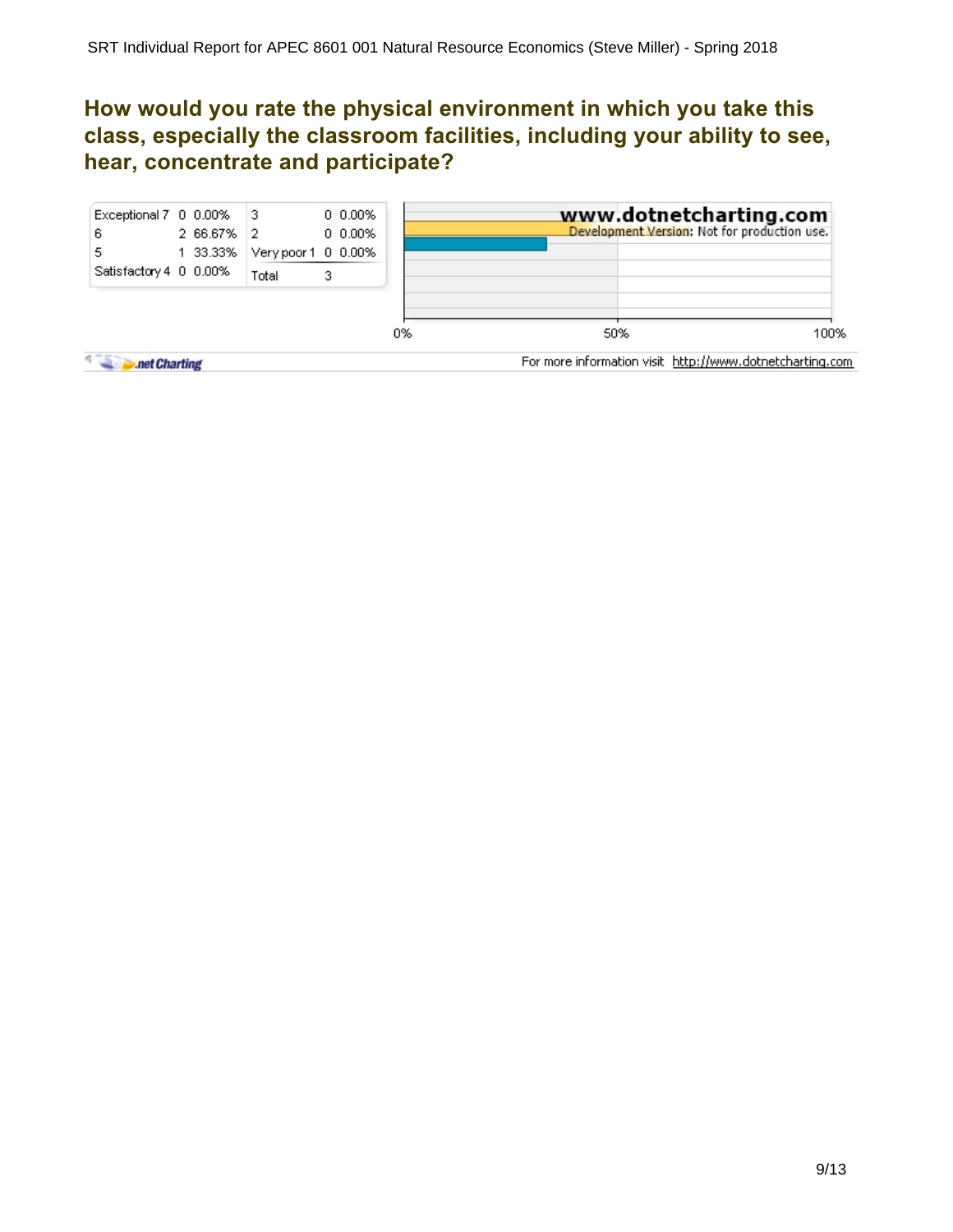## **How would you rate the physical environment in which you take this class, especially the classroom facilities, including your ability to see, hear, concentrate and participate?**

1) How would you rate the physical environment in which you take this class, especially the classroom facilities, including your ability to see, hear, concentrate and participate?

#### **Det Charting**

For more information visit http://www.dotnetcharting.com

0.00

## **How would you rate the physical environment in which you take this class, especially the classroom facilities, including your ability to see, hear, concentrate and participate?**

| 7 Exceptional 7 0 0.00%  |             | 33                             | $0.00\%$ | mer |
|--------------------------|-------------|--------------------------------|----------|-----|
| 66                       | 2 66.67% 22 |                                | $0.00\%$ |     |
| 55                       |             | 1 33.33% 1 Very poor 1 0 0.00% |          |     |
| 4 Satisfactory 4 0 0.00% |             | Total                          |          |     |

| <b>Det Charting</b> |  |  | For more information visit http://www.dotnet |  |
|---------------------|--|--|----------------------------------------------|--|
|                     |  |  |                                              |  |

| <b>Statistics</b>                    | <b>Value</b> |
|--------------------------------------|--------------|
| <b>Response Count</b>                | 3            |
| Mean                                 | 5.67         |
| Median                               | 6.00         |
| Mode                                 | 6            |
| <b>Standard Deviation</b>            | 0.58         |
| <b>Population Standard Deviation</b> | 0.47         |
| Standard Error (base on SD)          | 0.33         |
| Standard Error (base on PSD)         | 0.27         |

## **How would you rate the online environment in which you take this class, especially the course management system (Moodle) in your ability to participate?**

Development 1) How would you rate the online environment in which you take this class, especially the course management system (Moodle) in your ability to participate?..... N/A-Version

0.00 3.00 6.00



For more information visit http://www.dotnetcharting.com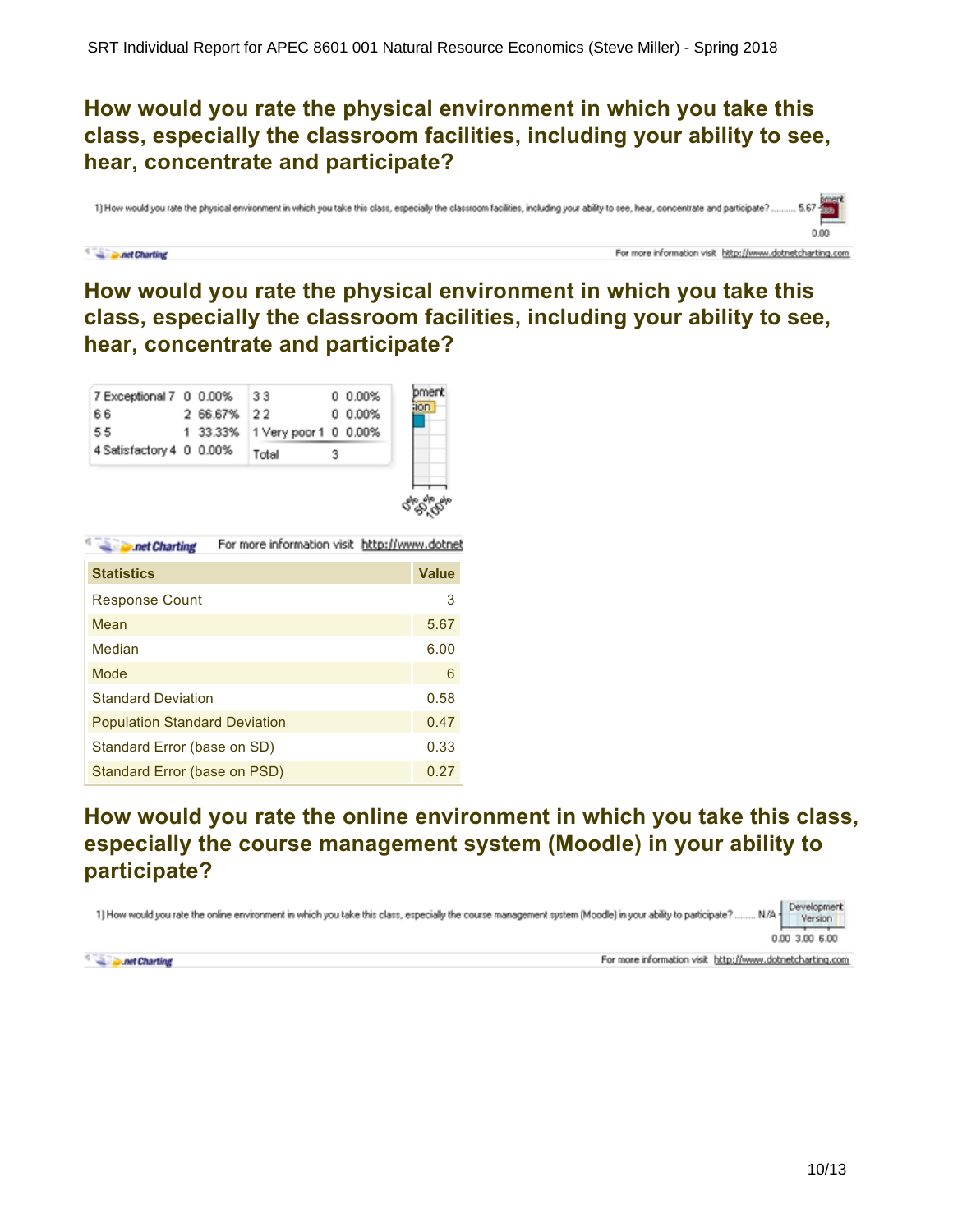## **How would you rate the online environment in which you take this class, especially the course management system (Moodle) in your ability to participate?**

| 7 Exceptional 7 0 0.00% 33     |            |                               | 0 0.00% |    |
|--------------------------------|------------|-------------------------------|---------|----|
| 66                             | 0 0.00% 22 |                               | 0 0.00% | mr |
| 55                             |            | 0 0.00% 1 Very poor 1 0 0.00% |         |    |
| 4 Satisfactory 4 0 0.00% Total |            |                               |         |    |
|                                |            |                               |         |    |



| .net Charting | For more information visit http://www.dotne |  |
|---------------|---------------------------------------------|--|
|               |                                             |  |

| <b>Statistics</b>                    | <b>Value</b> |
|--------------------------------------|--------------|
| <b>Response Count</b>                | O            |
| Mean                                 | <b>NRP</b>   |
| Median                               | <b>NRP</b>   |
| Mode                                 | <b>NRP</b>   |
| <b>Standard Deviation</b>            | <b>NRP</b>   |
| <b>Population Standard Deviation</b> | <b>NRP</b>   |
| Standard Error (base on SD)          | <b>NRP</b>   |
| Standard Error (base on PSD)         | <b>NRP</b>   |

### **How far from the University of Minnesota, Morris campus did you live when taking this online course?**

| 1) How far from the University of Minnesota, Morris campus did you live when taking this online course? | N/A- | Development Version: Not for production use. |  |  |  |  |                                                          |  |
|---------------------------------------------------------------------------------------------------------|------|----------------------------------------------|--|--|--|--|----------------------------------------------------------|--|
|                                                                                                         |      | 0.00 1.00 2.00 3.00 4.00 5.00 6.00 7.00 8.00 |  |  |  |  |                                                          |  |
| and Charting                                                                                            |      |                                              |  |  |  |  | For more information visit http://www.dotnetcharting.com |  |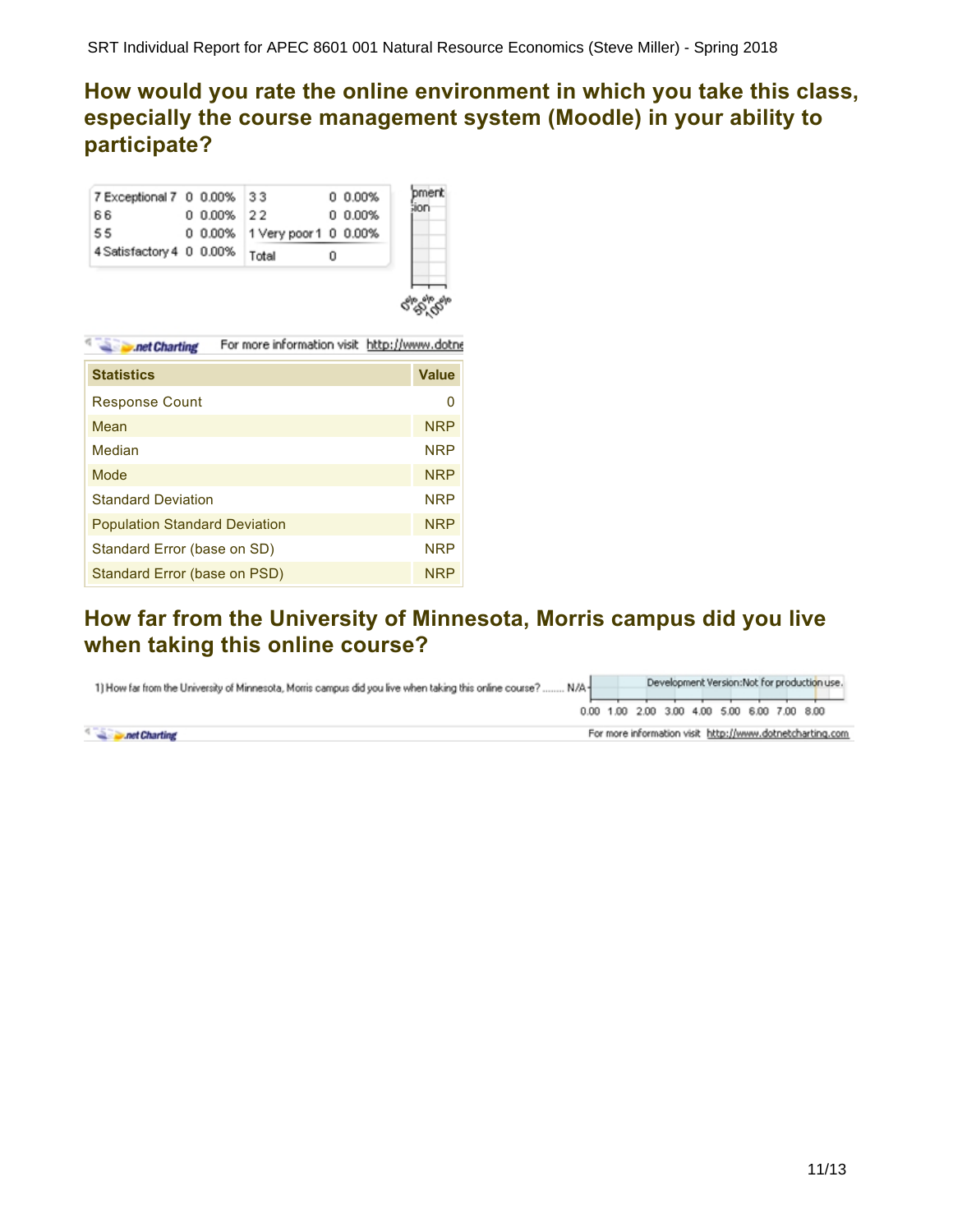SRT Individual Report for APEC 8601 001 Natural Resource Economics (Steve Miller) - Spring 2018

## **How far from the University of Minnesota, Morris campus did you live when taking this online course?**

| 1 On campus<br>$20-5$ miles<br>36-10 miles<br>4 11-20 miles<br>5 21-50 miles<br>6 51-100 miles<br>7 101-250 miles<br>8 More than 250 miles 0 | 0.00%<br>0<br>0.00%<br>Ω<br>0.00%<br>0<br>0.00%<br>0<br>0.00%<br>0<br>0.00%<br>o<br>0.00%<br>O<br>0.00% |                                                 | Development Version:<br>Not for production use. |              |
|----------------------------------------------------------------------------------------------------------------------------------------------|---------------------------------------------------------------------------------------------------------|-------------------------------------------------|-------------------------------------------------|--------------|
| Total                                                                                                                                        | 0                                                                                                       | 0%                                              | 50%                                             | 100%         |
| .net Charting                                                                                                                                |                                                                                                         | For more information visit http://www.dotnetch. |                                                 |              |
| <b>Statistics</b>                                                                                                                            |                                                                                                         |                                                 |                                                 | <b>Value</b> |
| <b>Response Count</b>                                                                                                                        |                                                                                                         |                                                 |                                                 | 0            |
| Mean                                                                                                                                         |                                                                                                         |                                                 |                                                 | <b>NRP</b>   |
| Median                                                                                                                                       |                                                                                                         |                                                 |                                                 | <b>NRP</b>   |
| Mode                                                                                                                                         |                                                                                                         |                                                 |                                                 | <b>NRP</b>   |
| <b>Standard Deviation</b>                                                                                                                    |                                                                                                         |                                                 |                                                 | <b>NRP</b>   |
| <b>Population Standard Deviation</b>                                                                                                         |                                                                                                         |                                                 |                                                 | <b>NRP</b>   |
| Standard Error (base on SD)                                                                                                                  |                                                                                                         |                                                 |                                                 | <b>NRP</b>   |
| Standard Error (base on PSD)                                                                                                                 |                                                                                                         |                                                 |                                                 | <b>NRP</b>   |

### **Where did you take this online course?**

| 1) Where did you take this online course? N/A+ |      |      | Development Version: Not for production use. |      |                                                          |      |      |  |
|------------------------------------------------|------|------|----------------------------------------------|------|----------------------------------------------------------|------|------|--|
|                                                | 0.00 | 1.00 | 2.00.                                        | 3.00 | 4.00                                                     | 5.00 | 6.00 |  |
| net Charting                                   |      |      |                                              |      | For more information visit http://www.dotnetcharting.com |      |      |  |